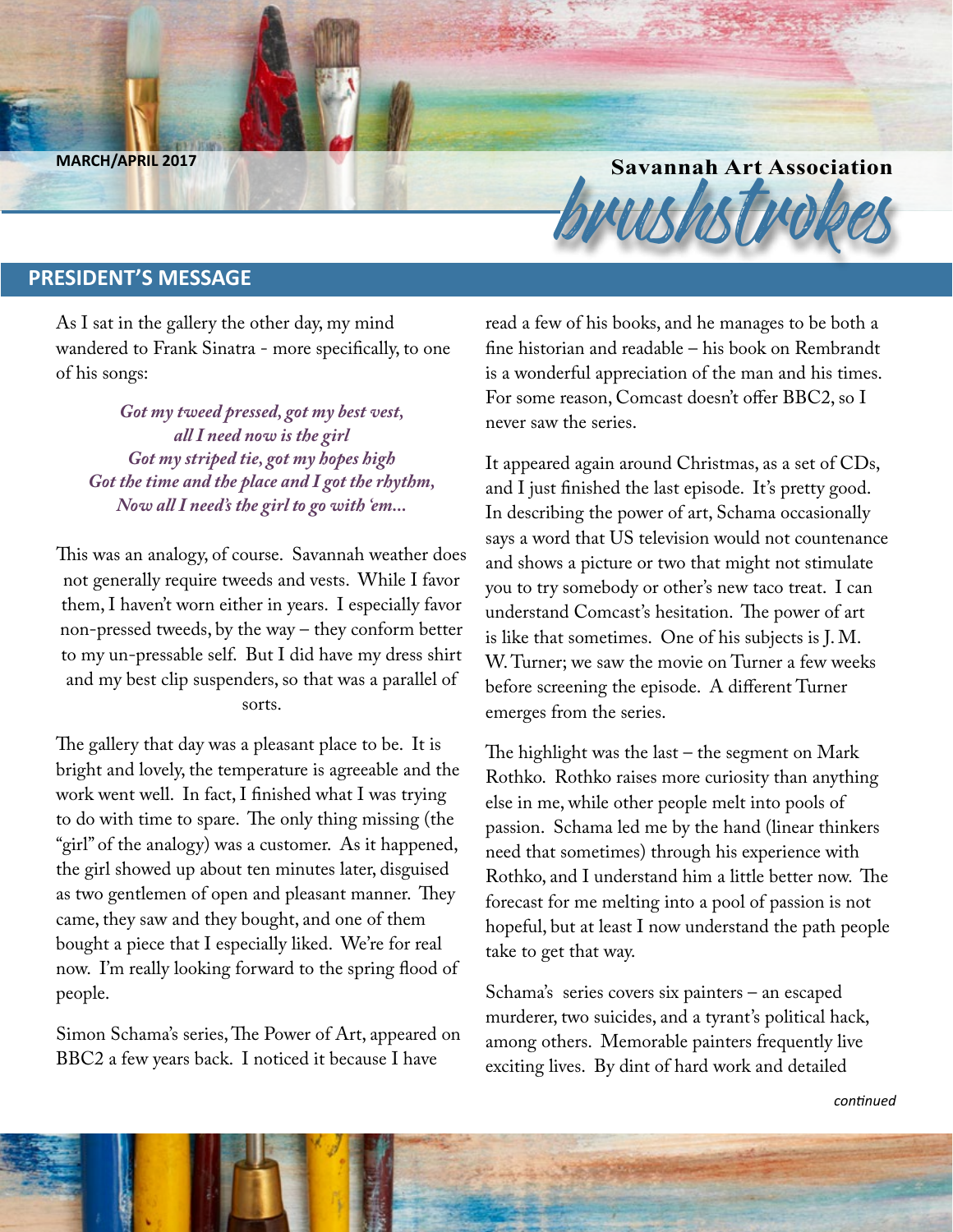#### **President's Message,** *continued*

planning, I have lived an utterly usual one. The forecast for me turning into a memorable painter is not hopeful. I doubt Picasso ever fretted about the squirrels raiding the bird feeder.

Wouldn't it be exciting to create a new form of art - to envision an event from several perspectives on one canvas; to portray human emotions without resorting to forms, to show inspirational moments using real people rather than romantic and rather wooden icons? Yes, it would. I admire and applaud those who can.

Me, I have to feed the birds. And, apparently, the squirrels.

*Ed Eckstrand*



Everyone enjoyed February's SAA workshop with **Sharon Saseen** teaching abstract in mixed media.





### **SAA Board Members**

**Ed Eckstrand** President, Facebook

**Carol Anderson** Vice President, Education

**Karen Borden** Vice President, Correspondence

**Barbara Gentry** Secretary

**Jill Buckner** Treasurer

**Margie Sone-Gravina** Programs

**Cathy Sizer** Publicity

**Martha Love** Programs

**Leigh Harris** Hospitality

**Grace Rohland** Special Projects

**Bobbie Kraft** Gallery Manager

**Rebecca Marcussen** Fundraising

**Andrea Stark** Programs

**Savannah Art Association Newsletter 26 SAA March-April 2017**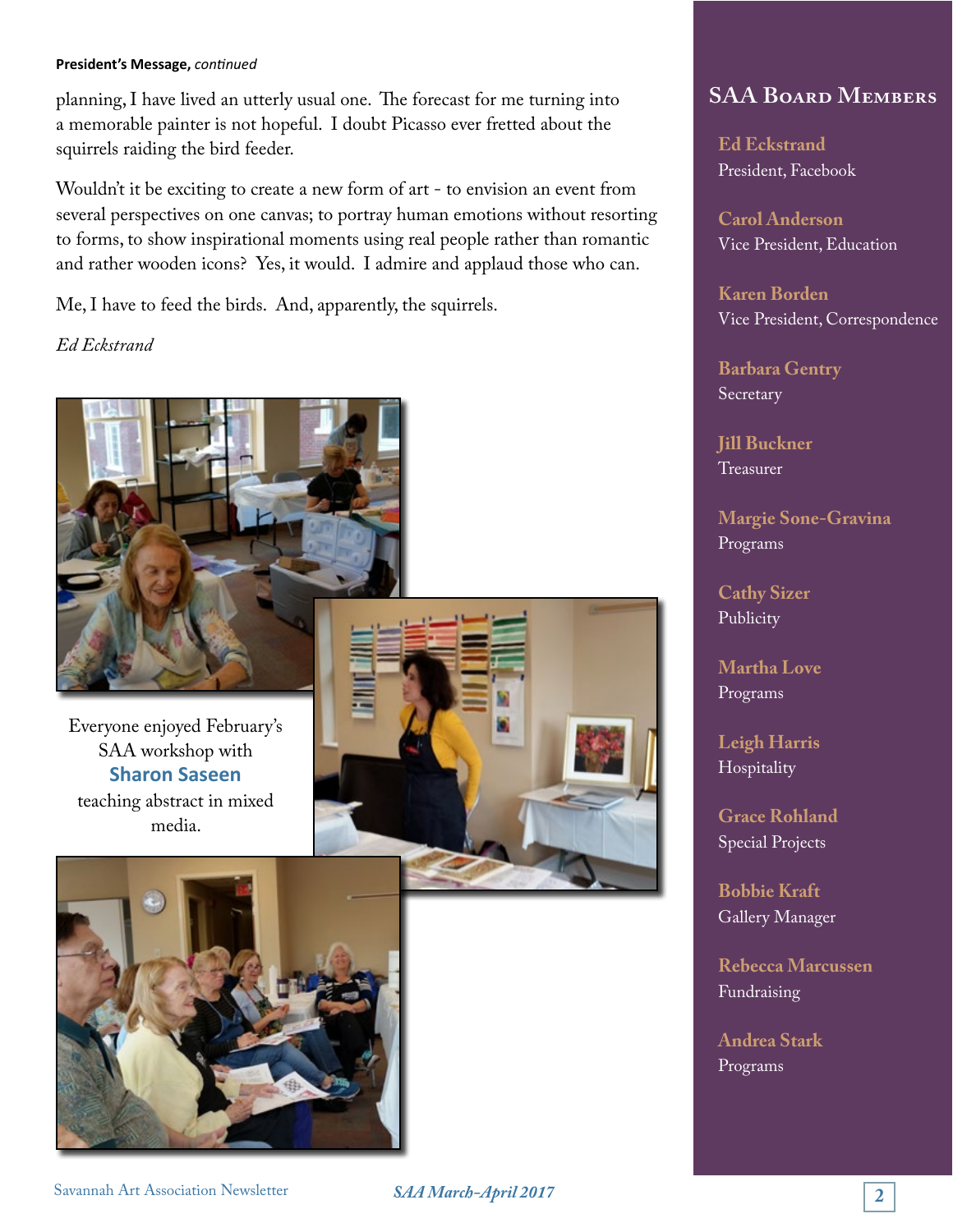# mark it on your calendars . . .

### **MARCH**

| 01                       | Wednesday              | <b>SAA Board Meeting</b>                                          | 5 p.m.<br>The Woods Clubhouse                           |
|--------------------------|------------------------|-------------------------------------------------------------------|---------------------------------------------------------|
| 07 & 08                  | Tuesday &<br>Wednesday | Change out artwork at SAA Gallery                                 | 10 a.m. - 5 p.m.                                        |
| <u> 11</u>               | Saturday               | Playshop: Zentangle<br>with Professor Kathryn Thaggard, Cost \$20 | Generation One<br>10 a.m. -1 p.m.                       |
| 13                       | Monday                 | Plein Air Group<br>Bamboo Farm                                    | Lunch at 11:30 a.m.<br>Zaxby's on Highway 17            |
| <b>15</b>                | Wednesday              | <b>Jim Chirbas Reception</b>                                      | 6 p.m.<br><b>SAA Airport Gallery</b>                    |
| 17                       | Friday                 | <b>SAA Gallery Closed</b>                                         | St. Patrick's Day                                       |
| 18                       | Saturday               | Plein Air Group<br><b>Botanical Garden</b>                        | 10 a.m.<br>Lunch to follow at Driftaway Café in Sandfly |
| 27                       | Monday                 | Plein Air Group<br>Hutchinson Island                              | 10 a.m.<br>Bring your own food and drinks               |
| <b>APRIL</b>             |                        |                                                                   |                                                         |
| 01                       | Saturday               | Plein Air Group<br>Ft. Pulaski                                    | 10 a.m.<br>Lunch to follow                              |
| 05                       | Wednesday              | <b>SAA Board Meeting</b>                                          | 5 p.m.<br>The Woods Clubhouse                           |
| 07                       | Friday                 | <b>Grand Opening of SAA Gallery</b>                               | 6 p.m.<br>232 Bull Street                               |
| 08                       | Saturday               | Playshop with Carol Anderson<br>Watercolor on mini canvas         | 10 a.m - 3 p.m.<br>Generation One Cost \$20             |
| <b>15</b>                | Saturday               | <b>ISCAP</b> at Forsyth Park                                      | Earth Day volunteers needed!<br>Call 232-7731           |
| <b>15</b>                | Saturday               | <b>Oglethorpe Mall painting</b><br>Easter with the Kids           | 11 a.m. - 3 p.m.<br>Call to volunteer 232-7731          |
| 17                       | Monday                 | Plein Air Group<br>Wildlife Refuge                                | 10 a.m.<br>Bring your own food and drinks               |
| 19                       | Wednesday              | <b>SAA General Meeting</b>                                        | 6 p.m.<br>Savannah Airport Gallery                      |
| $\overline{\mathbf{22}}$ | Saturday               | <b>ISCAP Reception</b>                                            | 2 a.m. - 4 p.m.<br>SAA Gallery, 232 Bull Street         |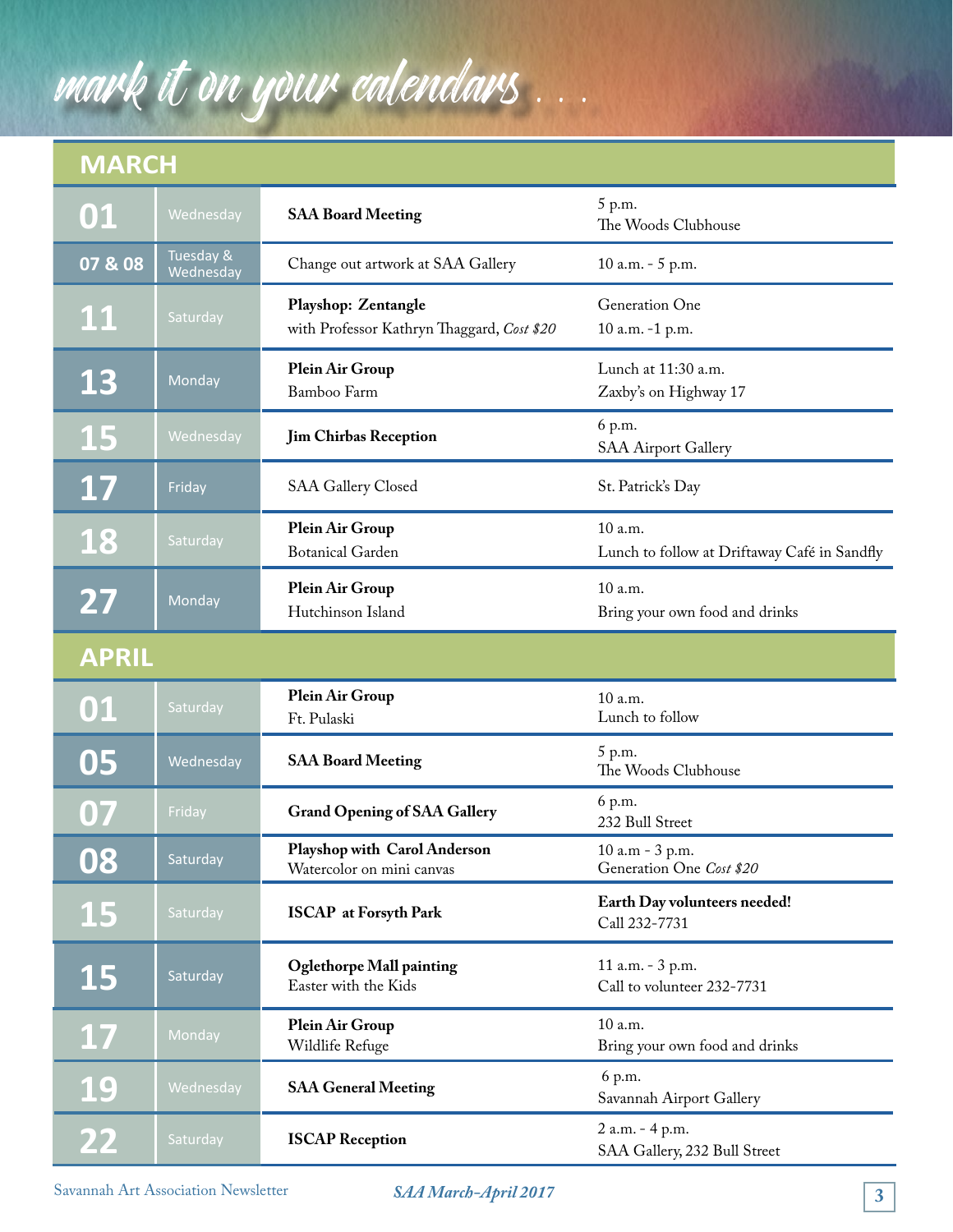# artist of the month.



**Debra R. Fox,** *center, met with Gov. Nathan Deal and his wife Sandra to present them with her photograph "Tybee Dance," which will hang in the Georgia Statehouse until April 2017.*

Debi has had the opportunity to live in many locations in America and abroad as a result of moving around the world her entire life as an Air Force Brat (8 moves) and as an Air Force Wife (13 moves). She has benefited greatly from her extensive exposure to a variety of cultures and societal concepts.

In particular, she has focused on the art, history, architecture and customs/courtesies of the numerous communities in which she has lived. Her primary goal has been to incorporate the lessons of these adventures into her activities to improve community, culture and society.

She and her husband, Pete now call Richmond Hill home. They enjoy being "right around the corner" from their daughter, son-in-law and 2 granddaughters!

# **Debra R. Fox**